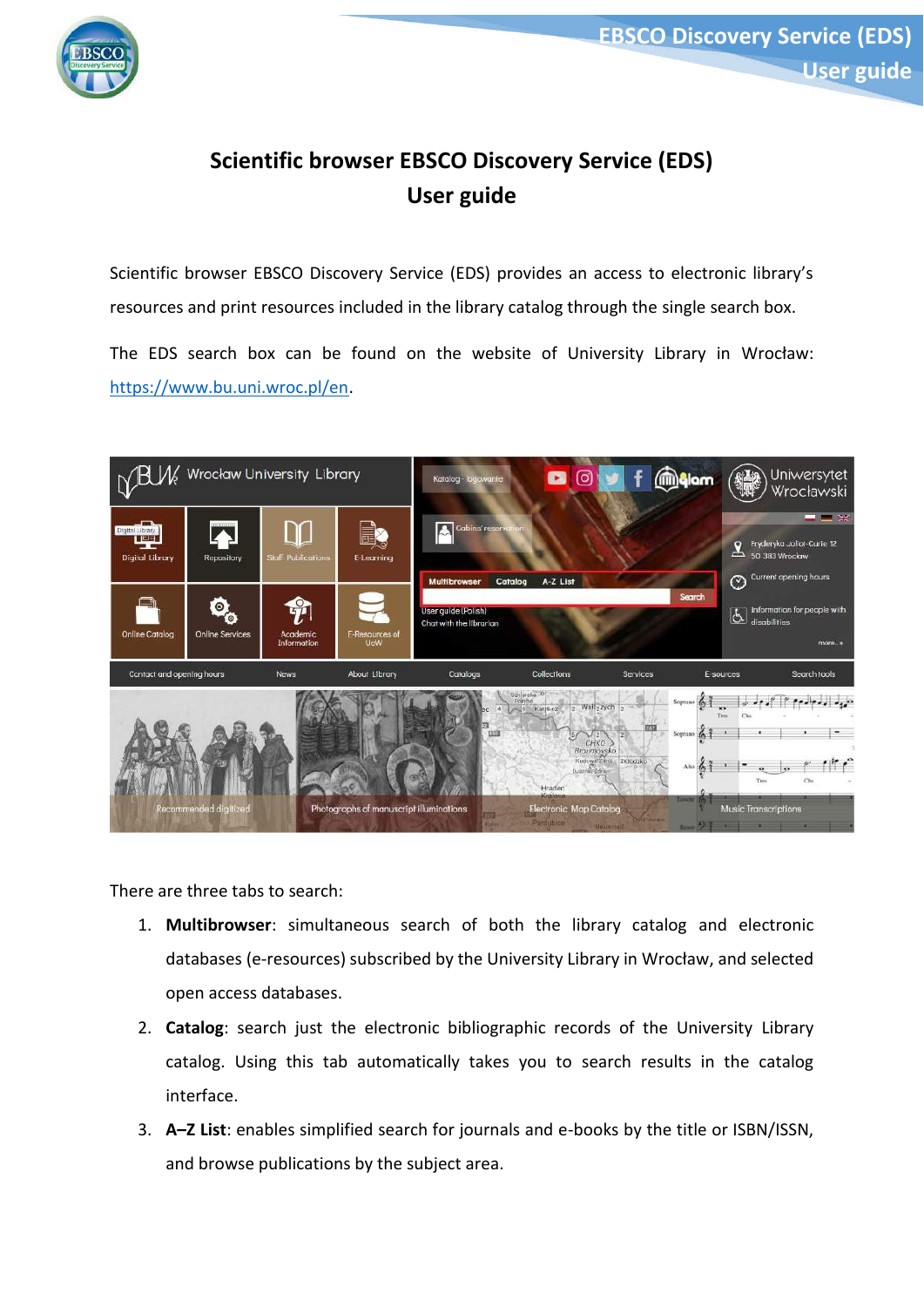

In order to start searching, type in search box any word (e.g. *economics*) or phrase (e.g. *fake news*). Then, press the button *Search*.

| Keyword | take news | Search                                                                                                                                           |                                                                         |  |                                                                                                   |
|---------|-----------|--------------------------------------------------------------------------------------------------------------------------------------------------|-------------------------------------------------------------------------|--|---------------------------------------------------------------------------------------------------|
|         |           |                                                                                                                                                  |                                                                         |  |                                                                                                   |
|         |           |                                                                                                                                                  |                                                                         |  |                                                                                                   |
|         |           | Przeszuka zasoby elektroniczne Biblioteki Uniwersyteckiej<br>Batic Search Advanced Scarch Search Halary .<br>One entry found in Authorities: see | New Search Lista A.Z Biblioteka Kontakt I godziny otwarcia Usługa proxy |  | Sign in E Fulder Preferences Language · Help<br>Unawersytet Wrocławski<br>アンス・コンド しゅうりつ しんしょうけいしょ |

A new window will appear with an expanded search interface consisting of three sections. In middle section, there is a result list (1). On the left, there is a section with delimiters that allow you to narrow down your search results (2). On the right, there is a section with additional features, including a link to the Mendeley application (3).

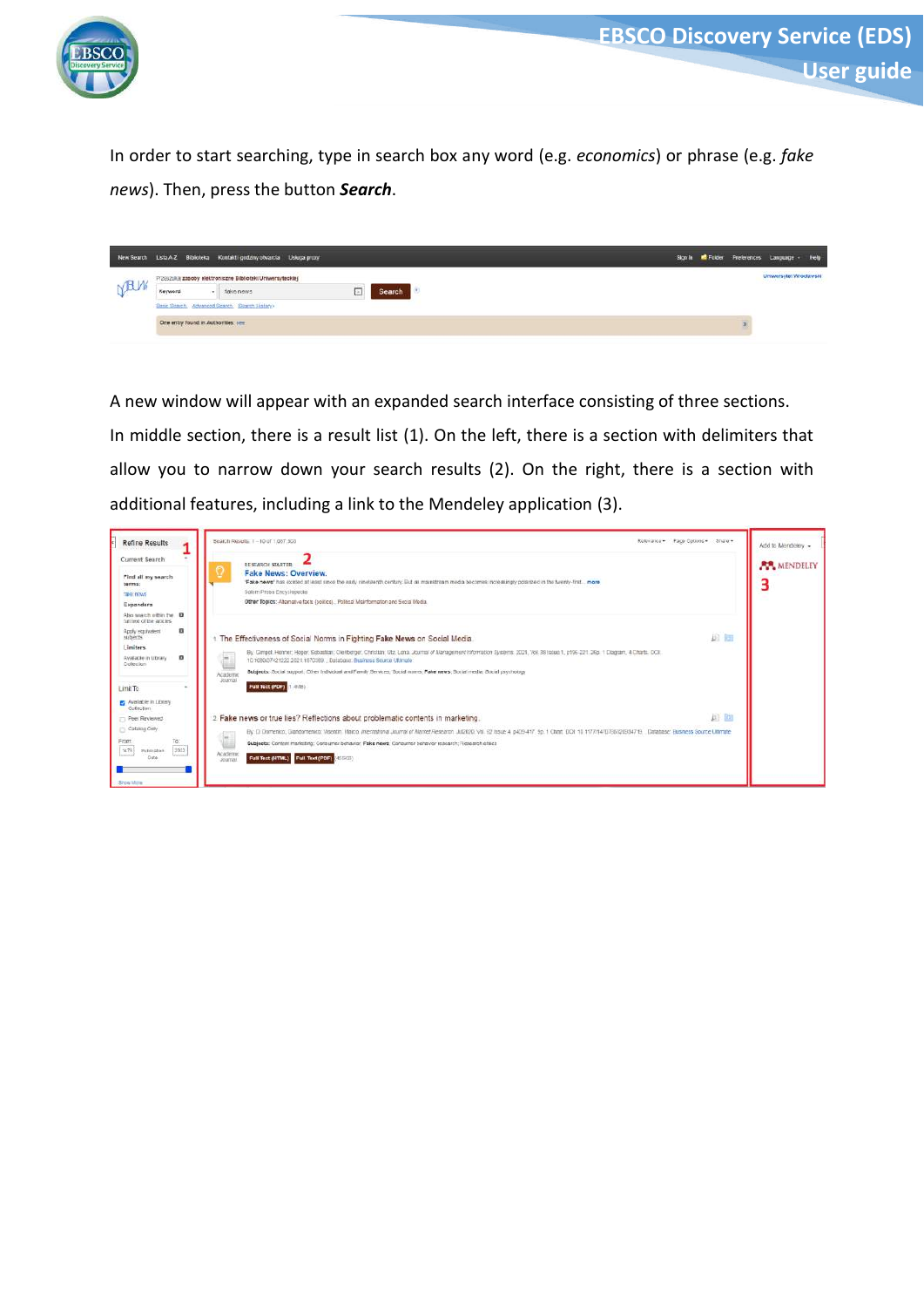

# **ADDITIONAL PRACTICAL CLUES**

# **1. Quotation mark**

Type your search phrase in quotation mark to increase the searching accuracy, e.g. "*prosocial behavior".*

#### **2. Brackets**

Use round brackets if you want to better control and define how you search. The words contained in brackets are searched first. Then, the results are controlled with terms outside the brackets in order from left to right.

*For example*:

General searching: Sociology OR Behavior AND Religion OR Family

Searching with brackets: (Sociology OR Behavior) AND (Religion OR Family)

In the first case, you would search for everything on Sociology or Behavior, or Religions, as well as everything on Family, regardless of whether the articles relate to Sociology or Behavior.

In second case, thanks to using brackets, you would find results on Religion or Family that simultaneously refer to Sociology or Behavior.

#### **3. A star (asterisk) \***

Use \* to find different endings of the word. Type the beginning of the word and replace the ending with the asterisk symbol. You can also use \* in the middle of the word or between two words to match any single word.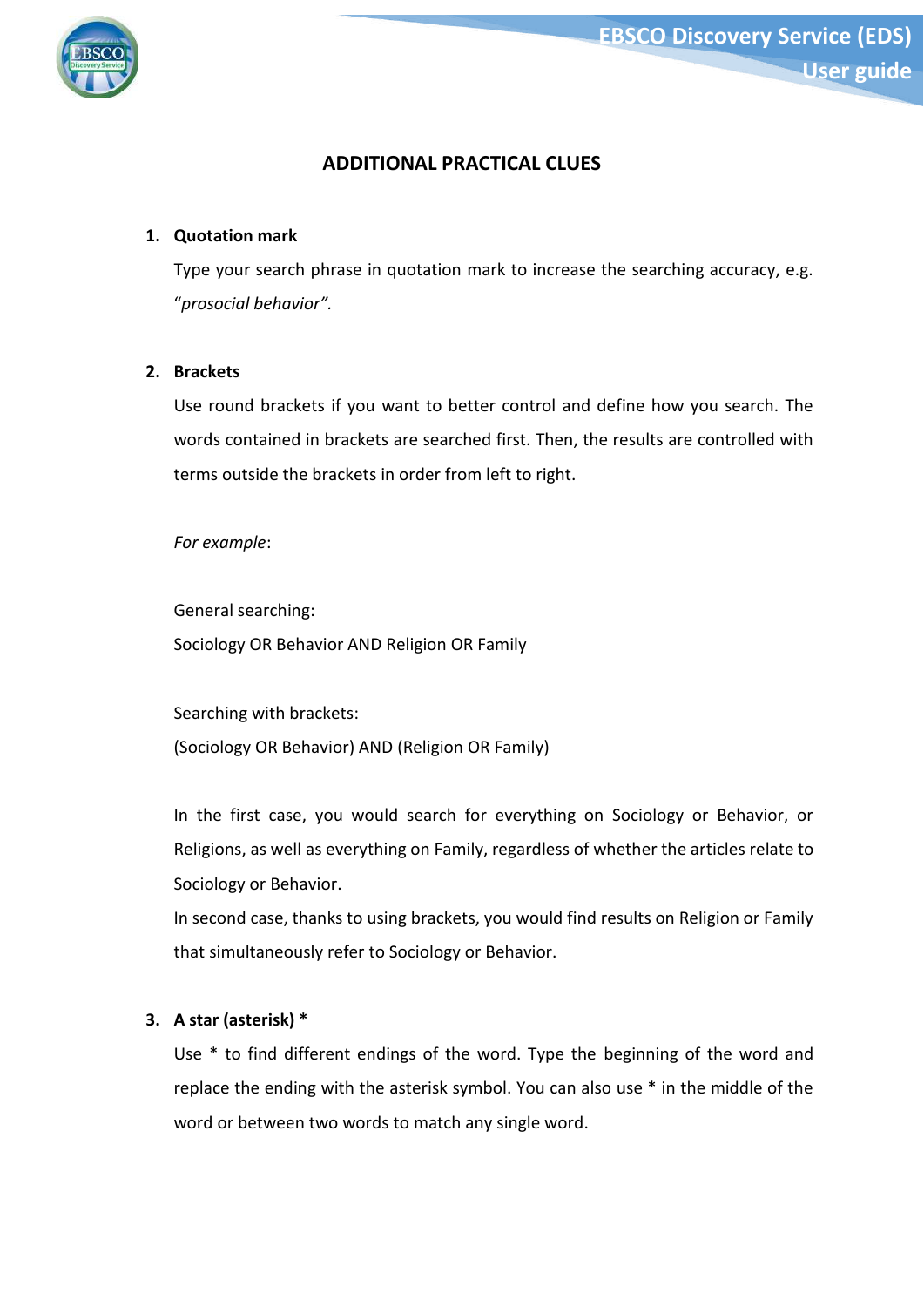

**EBSCO Discovery Service (EDS) User guide**

*For example*:

| Searching term    | Examples of results                                                         |
|-------------------|-----------------------------------------------------------------------------|
| Comput*           | Computer, computers, computing, computation,<br>computations, computational |
| Hea*one           | Headphone, headstone, healthone, heartstone,<br>heatherstone                |
| Midsummer * dream | Midsummer night's dream, Midsummer day's<br>dream                           |

## **4. Hash symbol #**

To use the # symbol, enter your search terms and use # where alternative spelling may contain an extra character. For example, type *colo#r* to find all records containing "color" or "colour". Type *p#ediatric* to find all records for "pediatric" or "paediatric".

# **5. Question mark ?**

Use the symbol ? to mask a single letter, e.g. type *ne?t* to find any results that contain "neat", "nest", "next" etc.

The above special characters can be combined within the single search term, e.g.:

*colo#r\** colorblind, coloring, colorings, colorization, colorize, colorized, colouring, colourings, colourisation, colourization, colourize, colourized, colourizing p#ediatric\* **pediatric,** pediatrics, pediatrician, pediatricians, paediatric, paediatrics, paediatrician, paediatricians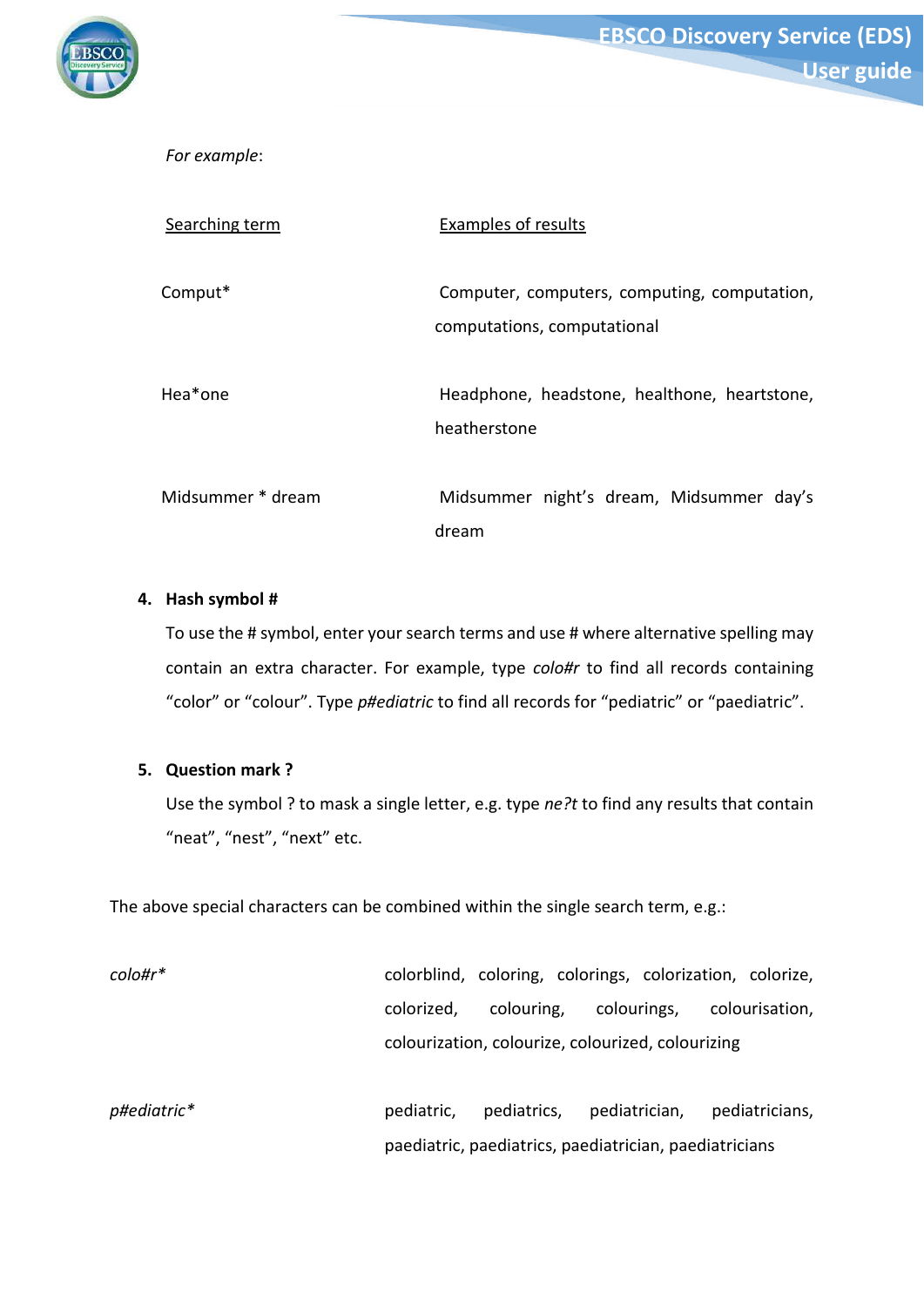

If the University Library has an access to electronic version of the full text of the publication, an appropriate link will appear under the description in the result list. Clicking the link will open the full text on the EBSCOhost platform or the publisher's home page.

|       | 3. Democracy and Fake News : Information Manipulation and Post-Truth Politics                                                                                                                                                                                                                                                                                                                                                                                                                                                                           | $\overline{\varphi}$ $\overline{\varphi}$ |
|-------|---------------------------------------------------------------------------------------------------------------------------------------------------------------------------------------------------------------------------------------------------------------------------------------------------------------------------------------------------------------------------------------------------------------------------------------------------------------------------------------------------------------------------------------------------------|-------------------------------------------|
|       | Ely: Serena Giusti; Elisa Piras, Senes: Politics, Media and Political Communication, Abingdon, Oxon: Routledge, 2021, eBook, Database: eBook Collection (EBSCOhost)                                                                                                                                                                                                                                                                                                                                                                                     |                                           |
|       | Subjects: POLITICAL SCIENCE / General: POLITICAL SCIENCE / International Relations / Arms Control: POLITICAL SCIENCE / Imperialism: Fake news--Political aspects--Europe: Mass media and public opinion-<br>Russia (Federation); Mass media and public opinion-Europe; Information society--Political aspects--Europe; Fake news--Political aspects; Information society--Political aspects, Information society--Political aspects, Infor<br>news--Political aspects--Russia (Federation): Information society--Political aspects--Russia (Federation) |                                           |
| eBook | PDF Full Text EPUB Full Text<br>Full Download                                                                                                                                                                                                                                                                                                                                                                                                                                                                                                           |                                           |
|       | <b>B</b> Most Relevant Pages From This eBook<br><b>D</b> Table of Contents                                                                                                                                                                                                                                                                                                                                                                                                                                                                              |                                           |

In the case of results from the library's electronic catalog, a table is additionally displayed below the description showing the availability of individual copies of the title, its location, and the catalog number. A link to the online catalog is also available.

| By: Falls Jason Glilwice : Wydawnictwo Hellon, cop. 2013 275 s / il. ; 24 cm Language: Polish, Database: Katalog Komputerowy Biblioteki Universyteckiej we Wrocławiu. |            |                                                     |  |
|-----------------------------------------------------------------------------------------------------------------------------------------------------------------------|------------|-----------------------------------------------------|--|
| Subjects: Społeczności internetowe -- aspekt ekonomiczny, Media społecznościowe -- aspekt ekonomiczny, Marketing w Internecie                                         |            |                                                     |  |
| Retrieve Catalog Item                                                                                                                                                 |            |                                                     |  |
| Location                                                                                                                                                              | Call No.   | <b>Status</b>                                       |  |
| Biblioteka Uniwersytecka / BU-Wolny Dostep 2                                                                                                                          | 1593269 1  | Dostepny                                            |  |
| Psychologia / Psychologia                                                                                                                                             | Psch 36312 | <b>Dostepny</b>                                     |  |
| Oziennikarstwo / Dziennikarstwo                                                                                                                                       | DIKS 5400  | Informacja na miejscu w bibliotece specjalistycznej |  |

To specify the results, you can select the options available in the section on the left or modify the parameters available in the *Current search* section. These allow you to narrow and expand your search results according to different criteria, e.g.:

- Available in Library Collection availability of the title at the library in electronic or print version.
- Catalog only only print versions available in library catalog.
- $\bullet$  Peer reviewed adjusted by the publication date.

You can also expand more available options by clicking *Show More*.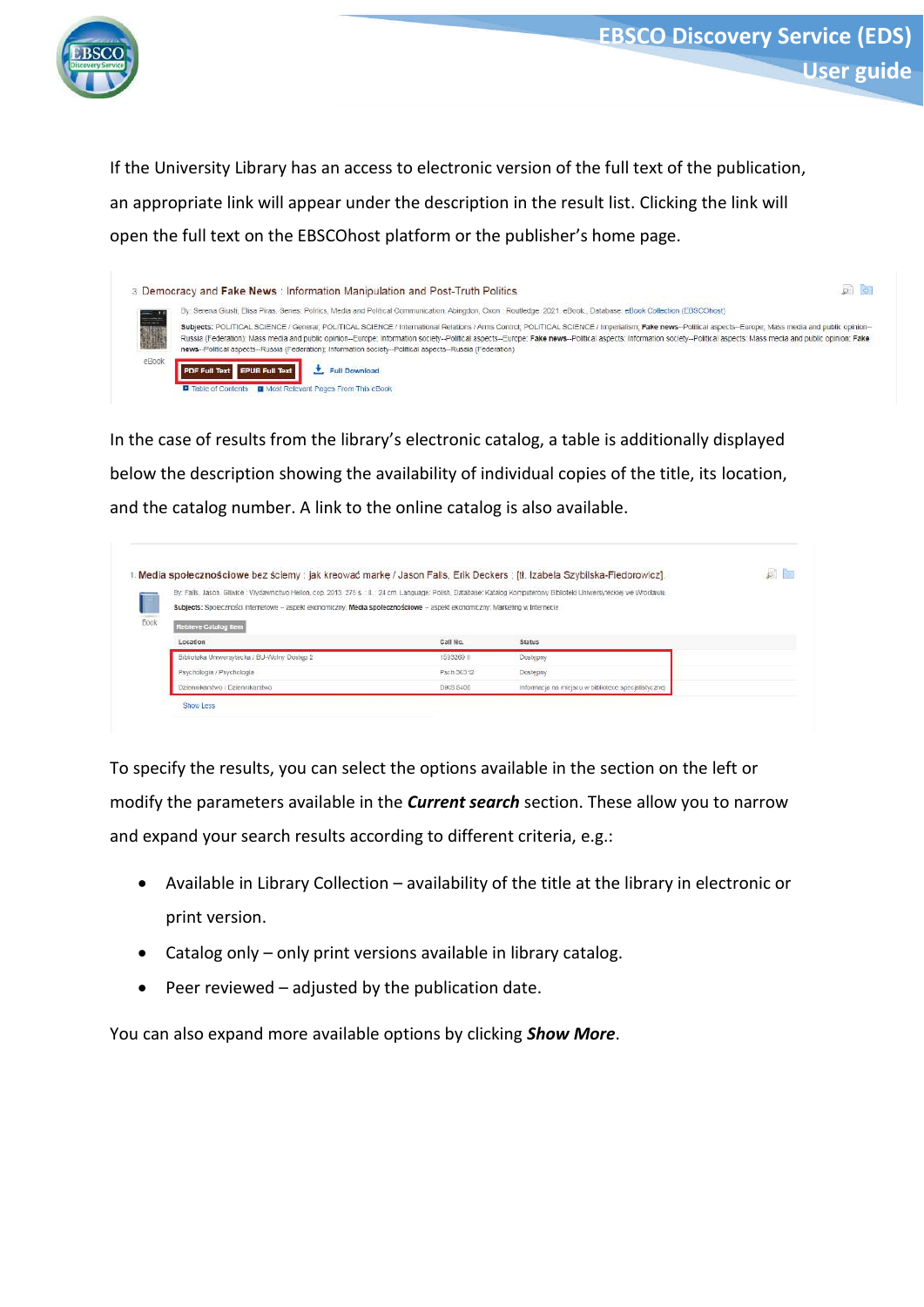|                                                                    |                                  |                                                                                                                                                                                                                                                                                                        |            |                                                                                                                                    | <b>User guide</b> |
|--------------------------------------------------------------------|----------------------------------|--------------------------------------------------------------------------------------------------------------------------------------------------------------------------------------------------------------------------------------------------------------------------------------------------------|------------|------------------------------------------------------------------------------------------------------------------------------------|-------------------|
| Current Search<br>Find all my search                               |                                  | Media społecznościowe bez ściemy : jak kreować marke / Jason Falls, Erik Deckers ; [tł. Izabela Szybilska-Fiedorowicz].                                                                                                                                                                                |            |                                                                                                                                    | 圓面                |
| terms:<br>media spolecznościowe<br>Expanders                       |                                  | By Falls, Jason. Gliwice: VAdawnictwo Helion, cop. 2013. 275 s. ii. 24 cm. Language: Polish, Database: Katalog Komputerowy Biblioteki Uniwersytecklej we Villocklaviu<br>Subjects: Społeczności internetowe -- aspekt ekonomiczny; Media społecznościowe -- aspekt ekonomiczny; Marketing w Internecie |            |                                                                                                                                    |                   |
| Also search within the <b>83</b><br>full text of the articles.     | <b>Book</b>                      | Retrieve Gatalog Rem                                                                                                                                                                                                                                                                                   |            |                                                                                                                                    |                   |
| o<br>Apply equivalent                                              |                                  | Location                                                                                                                                                                                                                                                                                               | Call No.   | <b>Status</b>                                                                                                                      |                   |
| subjects<br>Limiters                                               |                                  | Biblioteka Uniwersytecka / BU-Walny Dostep 2                                                                                                                                                                                                                                                           | 15932691   | Doslepny                                                                                                                           |                   |
| o<br>Available in Library                                          |                                  | Psychologia / Psychologia                                                                                                                                                                                                                                                                              | Psch 36312 | Destepny                                                                                                                           |                   |
| Collection                                                         |                                  | Dziennikarstwo / Dziennikarstwo                                                                                                                                                                                                                                                                        | DAS 5400   | Informacja na miejscu w bibliotece specjalistycznej                                                                                |                   |
|                                                                    |                                  | Show Less                                                                                                                                                                                                                                                                                              |            |                                                                                                                                    |                   |
| Limit To                                                           |                                  |                                                                                                                                                                                                                                                                                                        |            |                                                                                                                                    |                   |
| Available in Library<br>Collection<br>Fi Peer Reviewed             | Krakowie                         |                                                                                                                                                                                                                                                                                                        |            | 2. Dziedzictwo naukowo-techniczne - media społecznościowe i promocyjny potencjał biografii. Przykład Muzeum Inżynierii Miejskiej w | pi la             |
| Catalog Only<br>From<br>To:<br>2021<br>2004<br>Publication<br>Data | m <br>Academic<br><b>Journal</b> | By Aleksandra Powierska in Turystyka Kulturowa, 2021, vol. 4, Issue 3, P 161-179. Language: Polish, Database: BazEkon<br><b>Full Text</b><br><b>Full Text</b>                                                                                                                                          |            |                                                                                                                                    |                   |

If you want to narrow your search to records in a specific database, such as Scopus or Humanities Source, expand the *Show More* option in the *Content Provider*section on the left.

| Subject                                              | × | 4. International Law                                                                                                                                                                                                                                                       | 向面        |
|------------------------------------------------------|---|----------------------------------------------------------------------------------------------------------------------------------------------------------------------------------------------------------------------------------------------------------------------------|-----------|
| Publisher                                            | ۶ | By Vaudhan Lowe, Series: Clarendon Law Series, Oxford : OUP Oxford, 2007, eBook, Database, eBook Collection (EBSCOhost)                                                                                                                                                    |           |
| Publication                                          | × | <b>SERVICE</b><br>Subjects: LAW / International: International law-History<br><b>TER</b>                                                                                                                                                                                   |           |
| Language                                             |   | Full Download<br><b>PDF Full Text</b>                                                                                                                                                                                                                                      |           |
| Geography                                            | ٠ | Table of Contents El Most Relevant Pages From This eBook<br>eBook                                                                                                                                                                                                          |           |
| Location                                             |   |                                                                                                                                                                                                                                                                            |           |
| Collection                                           |   |                                                                                                                                                                                                                                                                            |           |
| <b>Content Provider</b>                              |   | 5 International Law                                                                                                                                                                                                                                                        | an line   |
| All Providers                                        |   | By: Shaw, Malcolm N. Edition: 5th ed. Cambridge, U.K. : Cambridge University Press. 2003. eBook, Database: eBook Collection (EBSCOhost).                                                                                                                                   |           |
| Complementary Index<br>(2.673.804)                   |   | <br>Subjects: LAW / International: International law                                                                                                                                                                                                                       |           |
| $\Box$ EMIS University - News<br>Sources (1,715,354) |   | Full Download<br><b>PDF Full Text</b>                                                                                                                                                                                                                                      |           |
| Academic Search Ultimate<br>(1.162.567)              |   | Table of Contents T Most Relevant Pages From This eBook<br>eBook                                                                                                                                                                                                           |           |
| <b>C Business Source Utimate</b><br>(1.099.053)      |   |                                                                                                                                                                                                                                                                            |           |
| AlasterFILE Premier<br>(518.829)                     |   | 6. International Law And: Select Proceedings of the European Society of International Law, Vol 5, 2014                                                                                                                                                                     | $50 - 60$ |
| Bhow More                                            |   | By August Reinisch; Mary E Fooler. Christina Binder. Series: Select Proceedings of the European Society of International Law, IN p.]: Hart Publishing. 2016. eBook. Database: eBook Collection (EBSCChost).<br>Subjects: LAW / international; International law-Congresses |           |

The number of found results will be displayed. You can view results from a particular database or service by clicking on its name, or limit the results to a few chosen databases by selecting them and clicking on the *Update*.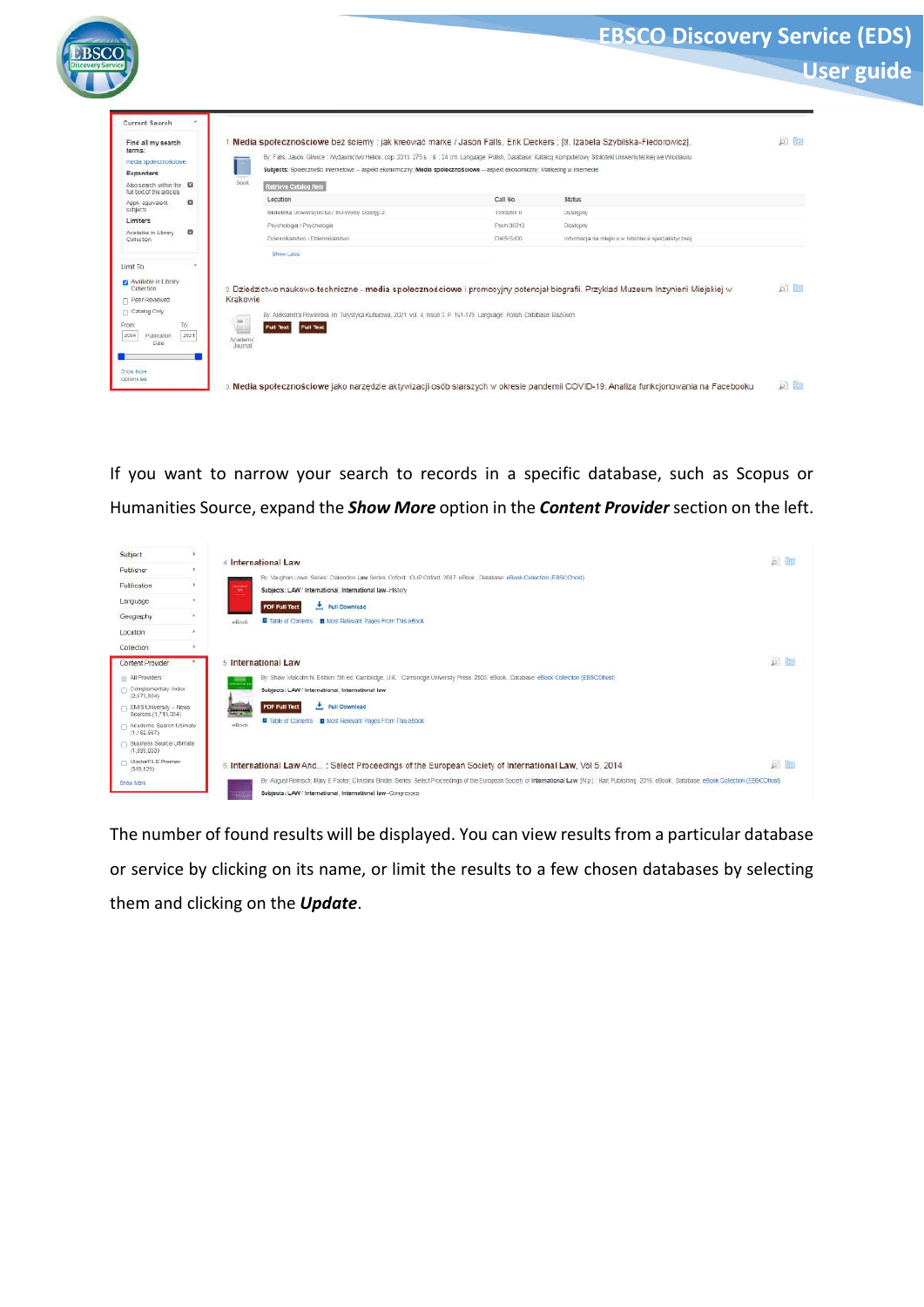|                                                                  |                                     |             | <b>User guide</b> |
|------------------------------------------------------------------|-------------------------------------|-------------|-------------------|
| nj NUKAT <b>III ISSN Katalogi polskie</b>                        | Katalogi zagraniczne                |             |                   |
| Il Law: New Actors, New (<br>Isav Vukas Trpinis Sosic, Leiden 18 | <b>Content Provider</b>             | 図           |                   |
| ds: LAW / International, LAW / Publi                             | $\Box$ Name                         | Hit Count - |                   |
| Full Download<br><b>DORT THE</b>                                 | All Providers                       |             |                   |
| e of Contents <b>III</b> Most Relevant Pa                        | O.<br>Complementary Index           | 2,673,804   |                   |
|                                                                  | o<br>EMIS University - News Sources | 1.715.354   |                   |
| <b>I Law</b>                                                     | Academic Search Ultimate<br>o       | 1.162.567   |                   |
| ghan Lowe, Series, Clarendon Law 9                               | <b>Business Source Ultimate</b>     | 1.099.053   |                   |
| sts: LAW / International: International                          | O.<br>MasterFILE Premier            | 518.829     |                   |
| Full Download<br>tion in:                                        | Regional Business News<br>O.        | 467,453     |                   |
| Ear Contants   La Linst Role unit Pa                             | n.<br><b>BASE</b>                   | 385, 197    |                   |
|                                                                  | Newspaper Source<br>□               | 339,282     |                   |
| I Law                                                            | Update<br>Cancel                    |             |                   |
| w Malcolm N. Edition, 5th ed. Camt                               |                                     |             |                   |
| sts: LAW / International, International law.                     |                                     |             |                   |

You can also limit the search results by the options available on the left, i.e.: **Source Types**, **Publisher**, **Subject**, **Publication**, **Language**, following the same steps as for narrowing the results to a specific database.

| Show More<br>Options set                |                          | eBook                          | Full Download<br><b>PDF Full Text</b><br>Ti Table of Contents <b>El</b> Most Relevant Pages From This eBook                                                                          |
|-----------------------------------------|--------------------------|--------------------------------|--------------------------------------------------------------------------------------------------------------------------------------------------------------------------------------|
| Source Types                            |                          |                                |                                                                                                                                                                                      |
| <b>All Results</b><br>Academic Journals |                          |                                | 3. International Law: New Actors, New Concepts - Continuing Dilemmas : Liber Amicorum Božidar Bakotić                                                                                |
| (4, 646, 531)<br>News (2,575,561)       |                          |                                | By: Budislav Vukas; Trpimir Sosic: Leiden : Brill   Nijhoff, 2010. eBook., Database: eBook Collection (EBSCOhost)                                                                    |
| Magazines (1,267,418)                   |                          |                                | Subjects: LAW / International: LAW / Public: International law                                                                                                                       |
| eBooks (353,271)                        |                          |                                | Full Download<br><b>PDF Full Text</b>                                                                                                                                                |
| Trade Publications<br>(291.711)         |                          | eBook                          | Table of Contents B Most Relevant Pages From This eBook                                                                                                                              |
| Show More                               |                          |                                |                                                                                                                                                                                      |
| Subject                                 | $\sim$                   |                                | 4 International Law                                                                                                                                                                  |
| Publisher                               | $\rightarrow$            |                                |                                                                                                                                                                                      |
| Publication                             | $\Delta$                 | <b>HETALTIN</b><br><b>Take</b> | By: Vaughan Lowe. Series: Clarendon Law Series. Oxford: OUP Oxford. 2007. eBook, Database: eBook Collection (EBSCChost).<br>Subjects: LAW / International; International law-History |
| Language                                | .э.                      |                                | Full Download<br><b>PDF Full Text</b>                                                                                                                                                |
| Geography                               | $\overline{\phantom{a}}$ | eBook                          | <b>El Table of Contents El Most Relevant Pages From This eBook</b>                                                                                                                   |
| Location                                | $\lambda$                |                                |                                                                                                                                                                                      |
| Collection                              | s                        |                                |                                                                                                                                                                                      |
| <b>Content Provider</b>                 | ۷                        |                                | 5. International Law                                                                                                                                                                 |
| <b>IN All Providers</b>                 |                          | <b>REPORT</b><br>cesumal as    | By: Shaw, Malcolm N. Edition: 5th ed. Cambridge, U.K.: Cambridge University Press, 2003. eBook., Database: eBook Collection (EBSCOhost).                                             |
| Complementary index<br>(2.673.804)      |                          |                                | Subjects: LAW / International: International law                                                                                                                                     |

The descriptions shown in the results list contain basic information about searched publications. The title of each publication is also a link to a page with its detailed description.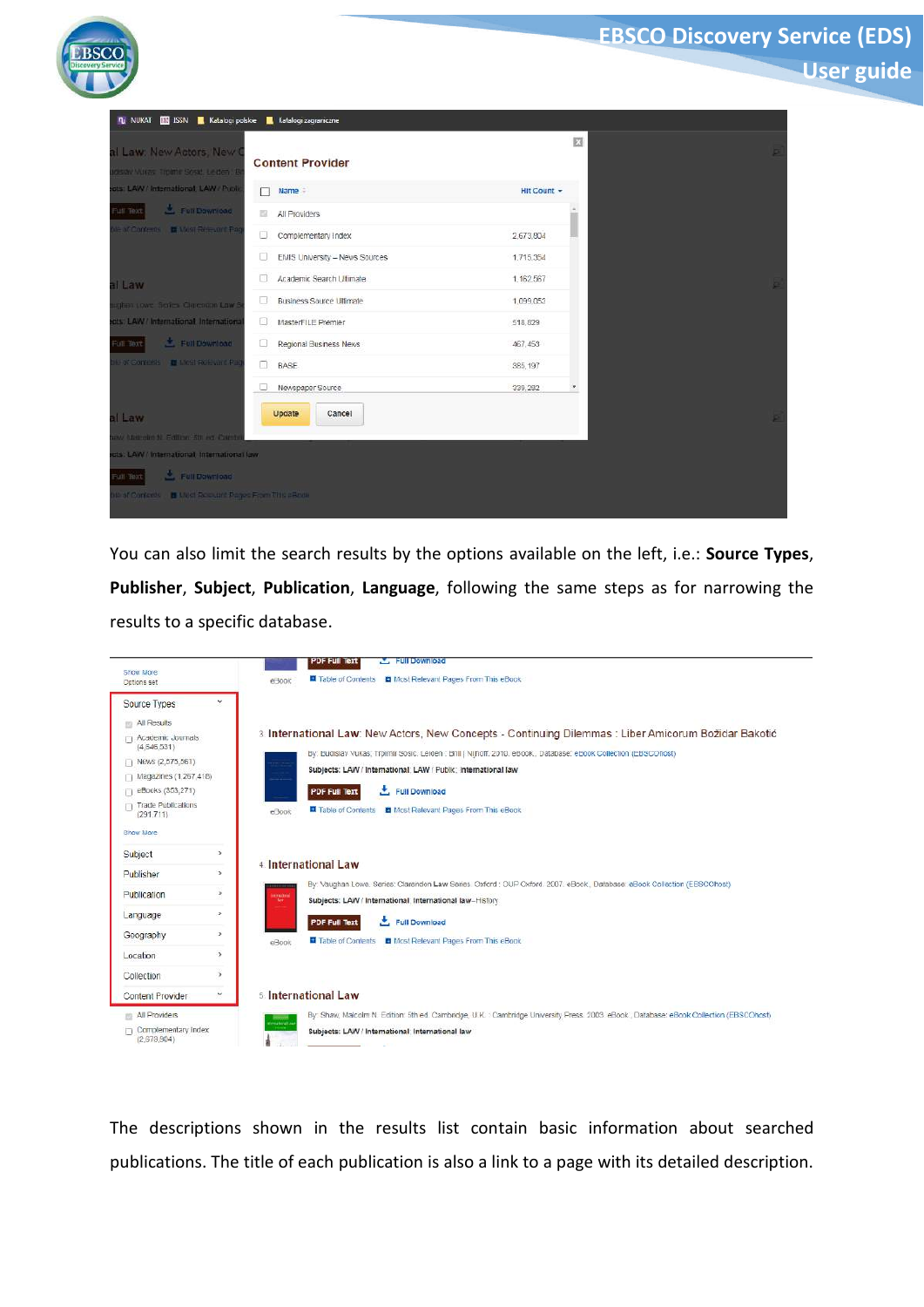

Next to each description in the list of search results there is a set of function icons that allow you to display additional details from the description and save the record in a handy folder.

| <b>International Law</b>                                                                                                           |  |
|------------------------------------------------------------------------------------------------------------------------------------|--|
| By: Grant, John P Series: Law Essentials, Dundee : Edinburgh University Press, 2010. eBook, Database: eBook Collection (EBSCOhost) |  |
| Subjects: LAW / International; International law; International law-Outlines, syllabi, etc.                                        |  |
| <b>PDF Full Text</b><br>Full Download                                                                                              |  |
| <b>El</b> Table of Contents <b>El</b> Most Relevant Pages From This eBook                                                          |  |

The link to the handy folder is located in the menu bar at the top of the screen and allows you to manage the list of saved publications and to print, share, and export data to bibliographic programs, i.e. Mendeley, EndNote, or Zotero.

**Note**: the content of the folder is available only for the duration of the search session and will be lost when the browser is closed. To save the folder permanently, use the button *Sign In* which is on the menu bar (it is required to create a free personal account *My EBSCOhost* or use an existing Google account).



After clicking the chosen publication in the result list, you can use the options available for selected results, e.g. **Cite** (to show the finished bibliography in popular formats), Export (to upload data to bibliographic programs), **E-mail**, **Save file to Google Drive**, **Create Note** (write a short note which will be save in handy folder) etc. Click on the appropriate button and follow the instructions displayed on the screen.

**Note**: the option allowing you to listen and translate the text is only available for results in HTML format.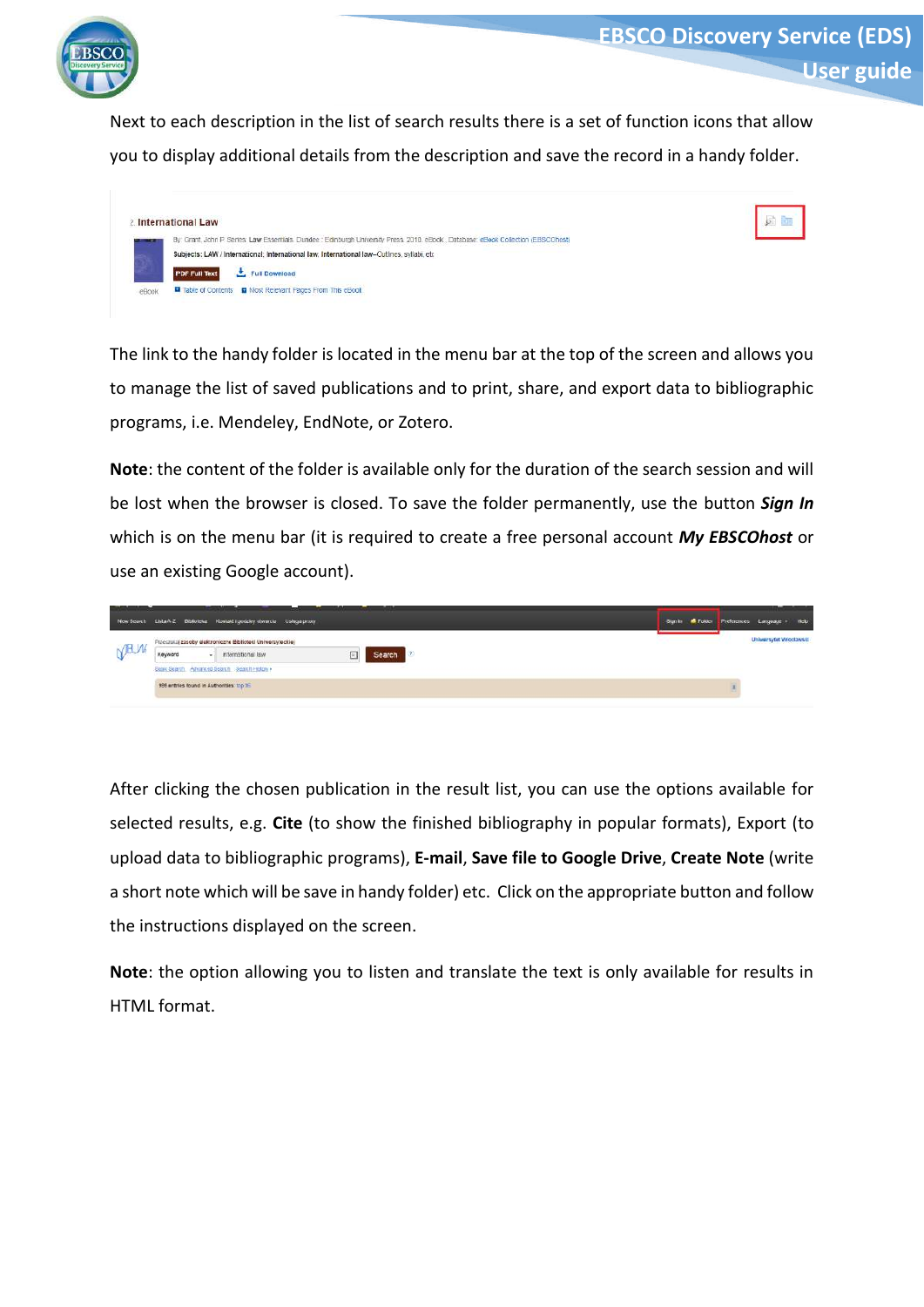|                                    |                                                                                                                                                               | <b>EBSCO Discovery Service (EDS)</b>     |
|------------------------------------|---------------------------------------------------------------------------------------------------------------------------------------------------------------|------------------------------------------|
|                                    |                                                                                                                                                               | <b>User guide</b>                        |
|                                    | . Figsuit List Figfine Search 1.0110,893,987 >                                                                                                                | Tools                                    |
|                                    | International law : cases and materials with Australian perspectives / Donald R. Rothwell [et al.].                                                           | Google                                   |
| Language:                          | English                                                                                                                                                       | Add to:<br>folder                        |
| <b>Publication</b><br>information: | Cambridge (etc.) : Cambridge University Press, 2011<br>NTERNATIONAL LA                                                                                        | <b>BE</b> Ptint                          |
| Publication Date:                  | 2011                                                                                                                                                          | Fill E-mail                              |
| Physical<br>Description:           | XXX: 719 s. 25 cm.                                                                                                                                            | Save                                     |
| Publication Type:                  | Book                                                                                                                                                          | $\left  \frac{m}{m} \right $ Cite        |
| Document Type:                     | Non-fiction                                                                                                                                                   | <b>Be</b> Export                         |
| Subject Terms:                     | Prawb miedzynarodowe<br>Prawo miedzynarodowe - Australia<br>Prawo miedzynarodowe - Australia - studium przypadku<br>Prawo mjedzy narodowe - studium przypadku | <b>M</b> Creata Note<br>$\rho$ Permatink |
| Notes:                             | Bibliogr. przy rozdz. Indeks.                                                                                                                                 |                                          |
| Other Authors:                     | Rathwell Danald (1969-)                                                                                                                                       |                                          |
| ISBN:                              | 9780521609111                                                                                                                                                 |                                          |

In the upper part of the search engine interface, there is a menu bar containing a set of useful links and options. On the left side of the menu bar there are links to the new search, to the epublication search engine, to the main page of the University Library in Wrocław, to contact details and opening hours of the library, and information about the Proxy service, which enables access to resources from outside the UWr network. On the right side there are function buttons which allow you to adjust settings (*Preferences button*) and change the interface language. Below you will find a link leading to the main page of the University Library in Wroclaw.

| <b>Biblioteka</b><br>New Search<br>Lista A-Z<br>Kontakt i godziny otwarcia | <b>Usługa proxy</b>                                           |                               |
|----------------------------------------------------------------------------|---------------------------------------------------------------|-------------------------------|
| MBLM                                                                       |                                                               |                               |
|                                                                            |                                                               |                               |
|                                                                            | Przeszukaj zasoby elektroniczne Biblioteki Uniwersyteckiej    |                               |
|                                                                            | Enter any words<br>Keyword<br>۰                               | $\langle 2 \rangle$<br>Search |
|                                                                            | Basic Search Advanced Search Search History<br>Search Octions |                               |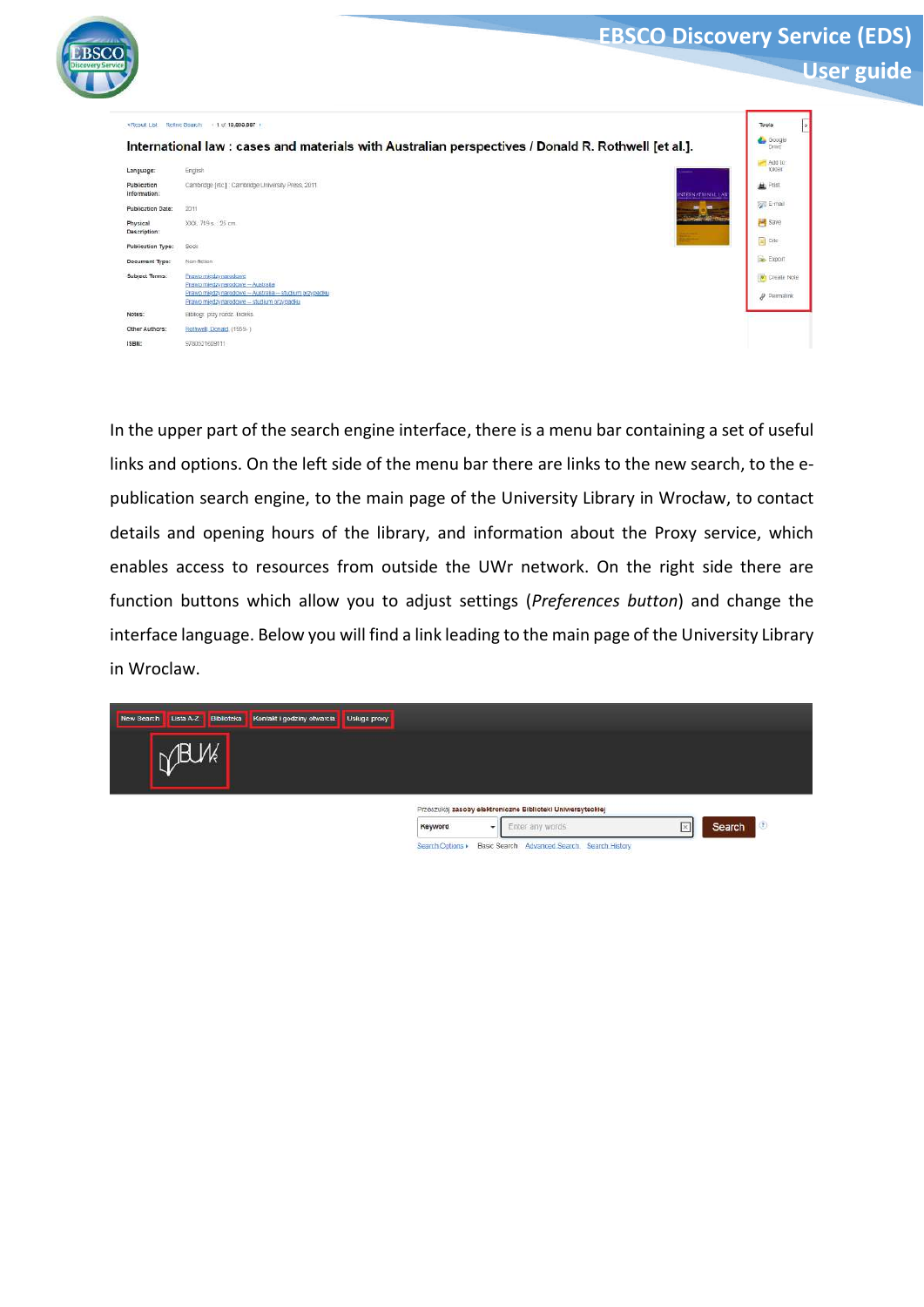

From the EDS interface, there are available two types of searching: **basic** and **advanced**.

Basic search enables searching in all fields and narrow down the results to title or author. The advanced search allows you to search using narrowing, extensions, Boolean logical operators (AND, NOT, OR), and other search modes.

## **Advanced search allows you to:**

- 1. Choose a logical operator (**AND, OR, NOT**) to combine two or more items in each field for searching.
- 2. Narrow down or expand your search by checking the appropriate fields in the *Search Options* section.
- 3. Using a different search mode such as *Boolean/Phrase* or searching for larger text excerpt *SmartText Searching*, using narrowing such as fFull Text or publication date, and using options to expand your search such as *Apply related words*.

| (BUM                                                                                                      |                              | Select a Field (optional) + | Search               |                                                  |
|-----------------------------------------------------------------------------------------------------------|------------------------------|-----------------------------|----------------------|--------------------------------------------------|
| $AND -$                                                                                                   |                              | Select a Field (optional) + | Clear <sup>(2)</sup> |                                                  |
| AND<br><b>OR</b>                                                                                          |                              | Select a Field (optional) * | $\bigoplus$ -        |                                                  |
| NOT                                                                                                       | wanced Search Search History |                             |                      |                                                  |
| <b>Search Options</b>                                                                                     |                              |                             |                      |                                                  |
|                                                                                                           |                              |                             |                      |                                                  |
|                                                                                                           |                              |                             |                      |                                                  |
|                                                                                                           |                              |                             |                      |                                                  |
|                                                                                                           |                              |                             |                      | Apply related words                              |
| ( Boolean/Phrase                                                                                          |                              |                             |                      |                                                  |
| Find all my search terms                                                                                  |                              |                             |                      | Also search within the full text of the articles |
| Search Modes and Expanders<br>Search modes (?)<br>Find any of my search terms<br>SmartText Searching Hint |                              |                             |                      | J.                                               |
|                                                                                                           |                              |                             |                      | Apply equivalent subjects<br>z                   |
|                                                                                                           |                              |                             |                      |                                                  |
| Limit your results<br>Full Text                                                                           |                              |                             |                      | Available in Library Collection                  |

For subject searches, an encyclopedic study will appear at the top of the results list with basic information on the topic. So-called **Research Starters** are available for the most popular terms and come from reliable sources, including the Salem Press Encyclopedia or Encyclopedia Britannica.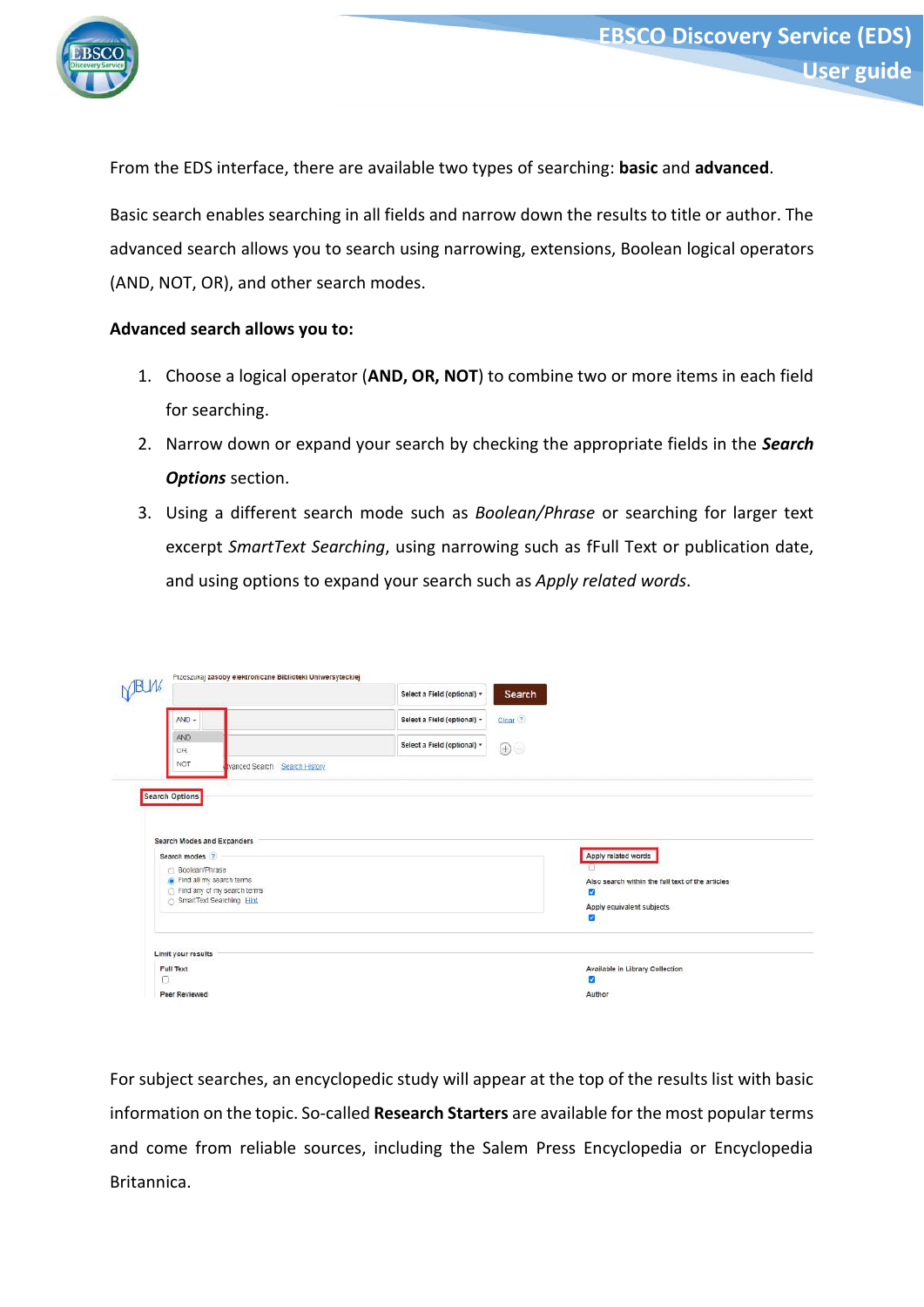

If you enter the title of an electronic journal subscribed by the University Library of Wrocław in the search field, an additional box appears at the top of the results list what allows you to narrow your search only to that particular publication.



After the search, a table of related terms appears above the results lists. Related terms come from the EuroVoc Thesaurus of the European Union. Click on the **See** link to view full preview.

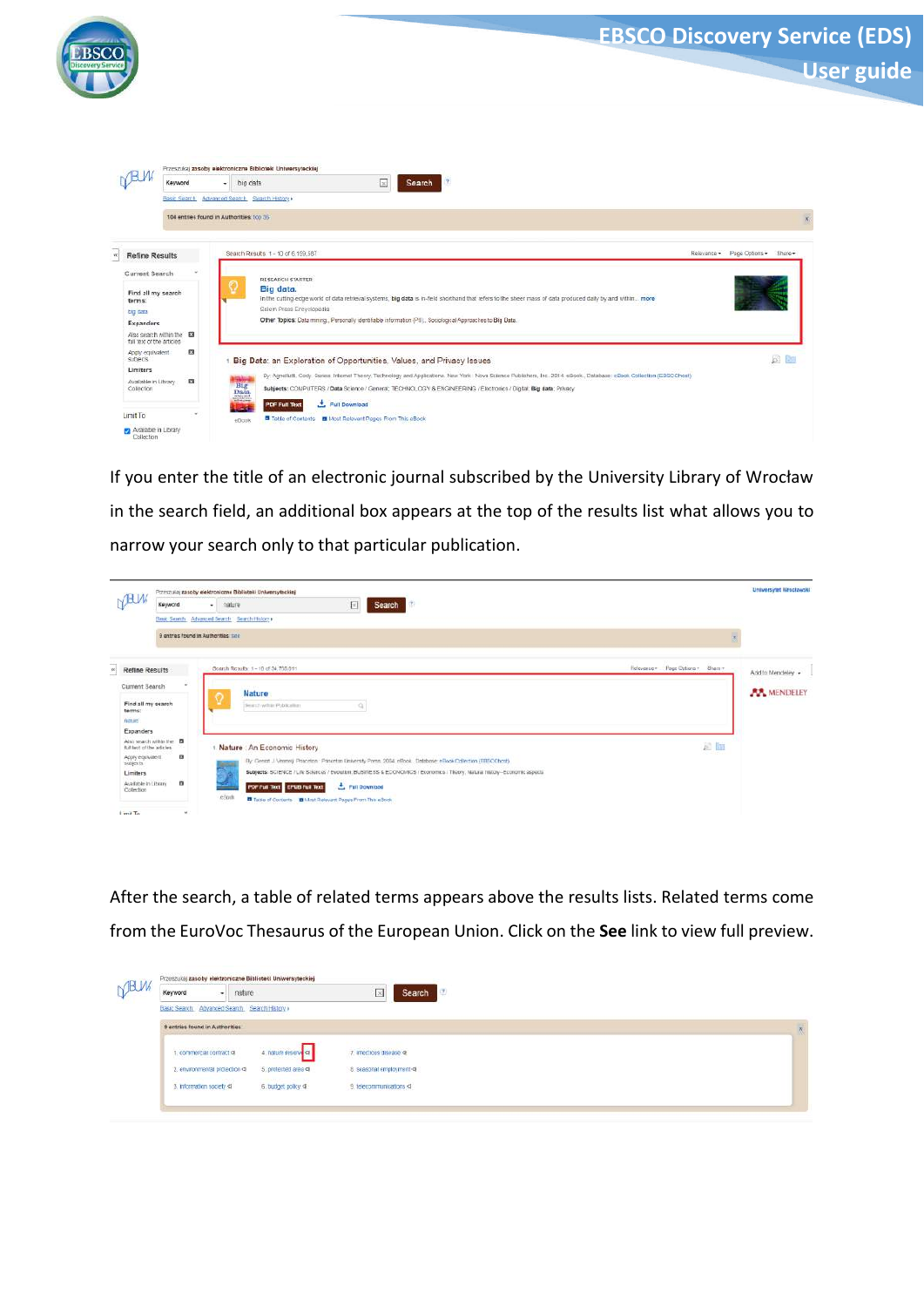

Select a term and click the icon to the right to display a screen with related terms, narrower terms and broader terms. You can click on a term to display results for that particular term.

Search results in the EDS scientific search engine are displayed by default according to **Relevance**. You can change the method of sorting the results using the drop-down list.



The **Relevance Key** determines the article's match to search term according to the following order of criteria:

- 1. the subject headings from the dictionaries,
- 2. the title,
- 3. the keywords provided by the author,
- 4. the content of the abstract,
- 5. the content of the full text.

Within these criteria, the system takes into account various factors determining the weight and importance of each element, which together determine the relevance and the order in which the results are displayed. These factors include i.a.:

- 1. **Full compatibility** takes precedence over partial compatibility and includes the texts in which the search term appears (abstract, full text, title, etc.).
- 2. **Frequency of occurrence** of the search term in relation to document taking into account the texts in which the search term appears (abstract, full text, title, etc.).